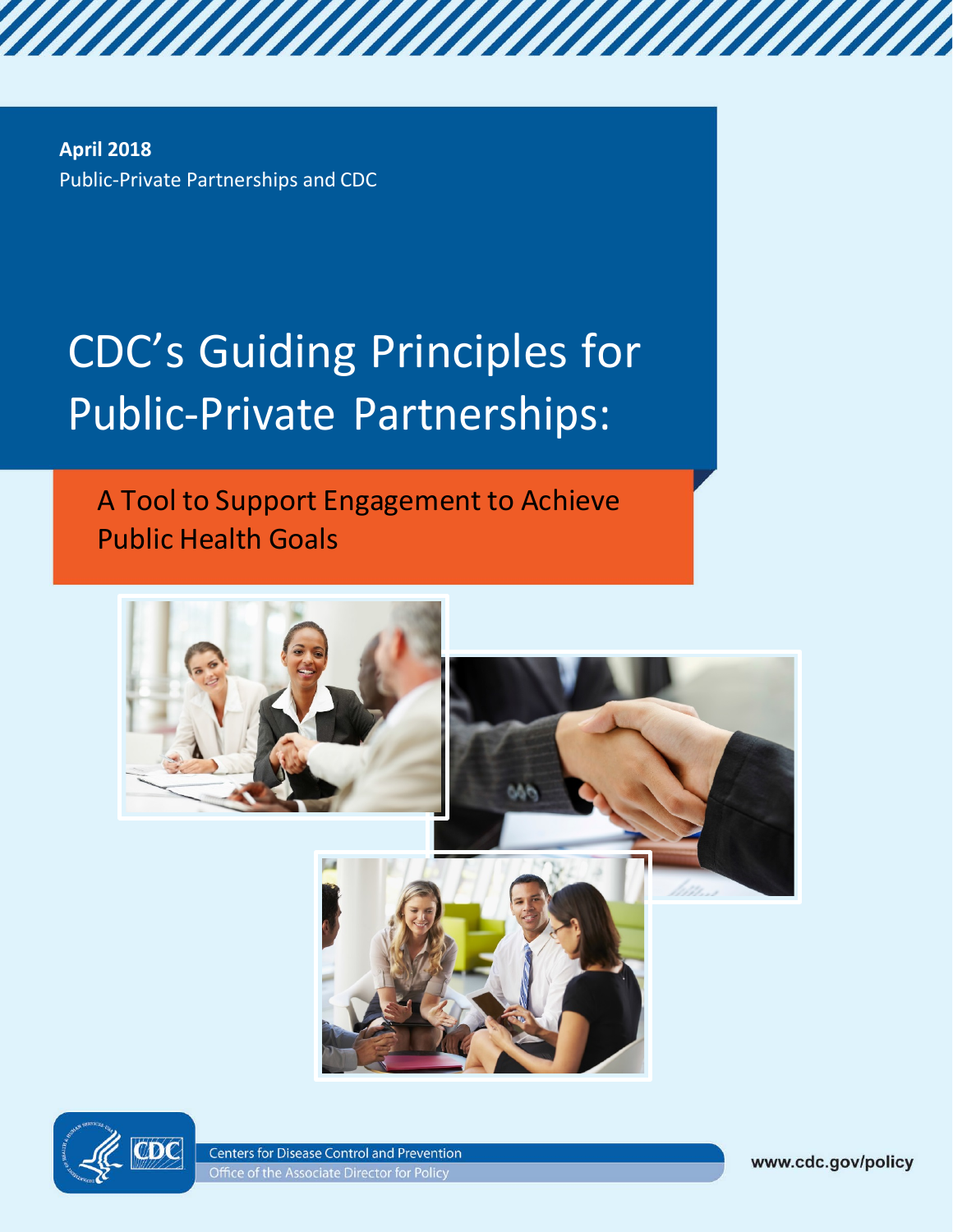# **Table of Contents**

| $\mathbf{L}$    |  |
|-----------------|--|
|                 |  |
| $\mathbf{II}$ . |  |
|                 |  |
|                 |  |
|                 |  |
|                 |  |
| III.            |  |
|                 |  |
|                 |  |
| IV.             |  |
|                 |  |
|                 |  |
| V.              |  |
|                 |  |
|                 |  |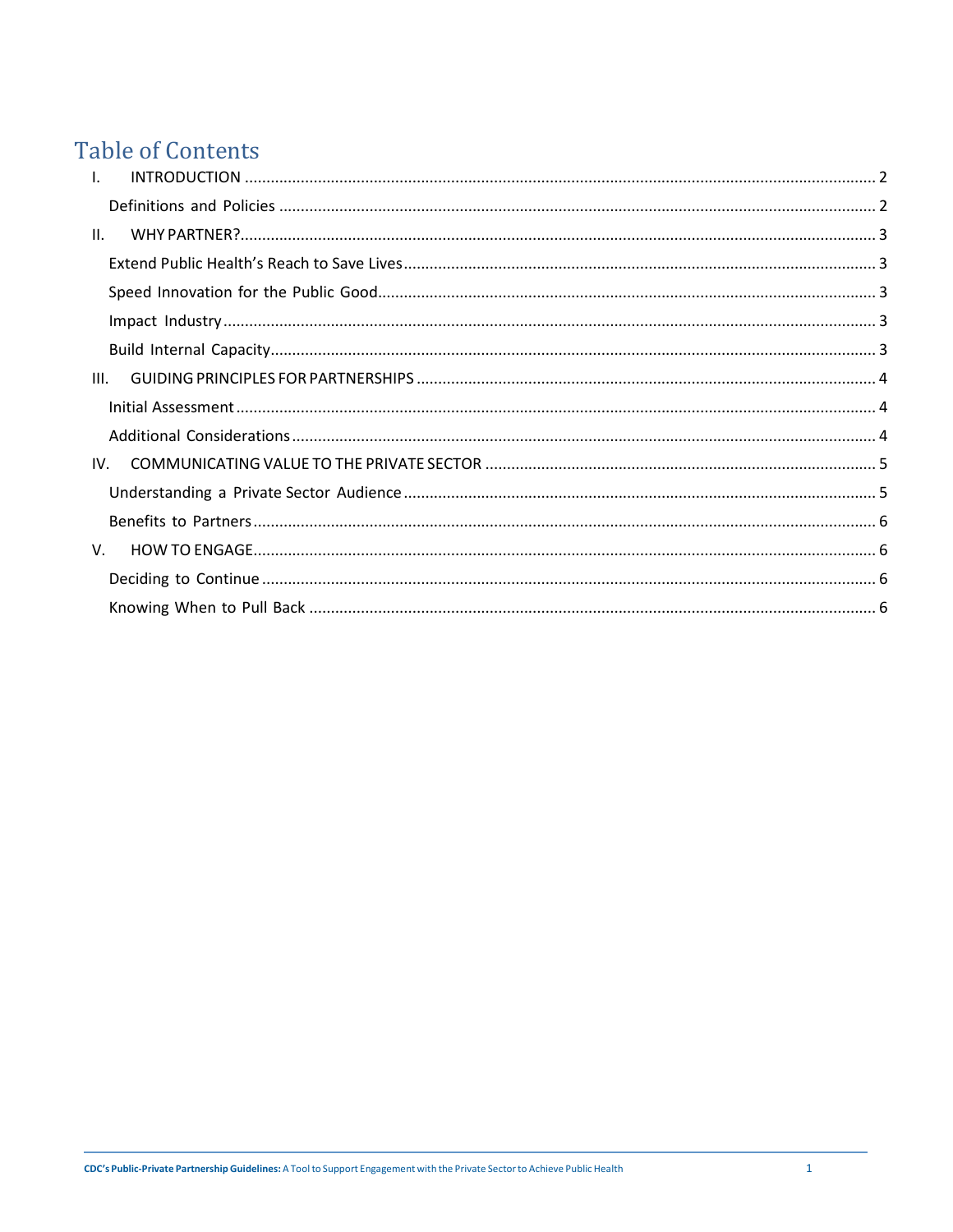# CDC's Guiding Principles for Public-Private Partnerships

# <span id="page-2-0"></span>**I. INTRODUCTION**

Public-private partnerships are hardly a new concept, and the federal government prioritizes enhancing its ability to build these types of partnerships as a means to address the nation's most pressing problems[.](#page-7-0) ${}^{1}$  Federal agencies like the Environmental Protection Agency, the Department of Defense, the U.S. Agency for International Development, and the Veterans Administration actively leverage these types of partnerships.<sup>2</sup>As government budgets shrink, public-private partnerships help federal agencies do more with less, build on the capabilities of others, leverage collective action, improve performance, and realize cost savings. $1/2$ 

The purpose of this document is to provide guidance to CDC staff to build mutually beneficial public-private partnerships through a framework that maximizes the health impact of such partnerships. This document replaces previous guidelines for collaborating with the private sector.

#### <span id="page-2-1"></span>**Definitions and Policies**

*Private sector partners* include: for-profit businesses, professional organizations that represent businesses, philanthropies, and private individuals/groups.

*Public‐private partnerships* may involve financial considerations, but they can extend far beyond resource sharing. For the purpose of this document, public-private partnerships are defined as relationships between CDC and the private sector that are formal and informal in nature where skills and assets are shared to improve the public's health and each partner shares in the risks and rewards that result from the partnership.<sup>[3,](#page-7-2) 4</sup>

Often, a Memorandum of Understanding or Memorandum of Agreement (MOU/MOA) is created. Read more about MOU/MOAs in Section V of this document and by accessing CDC's ["Development and Execution of Memoranda of](http://www.cdc.gov/partners/pdf/policy597.pdf)  Understanding and Memoranda [of Agreement" Operational Policy.](http://www.cdc.gov/partners/pdf/policy597.pdf) The policy includes a template.

Based o[n guidance from the White House,](https://colorado.feb.gov/wp-content/uploads/2015/09/white_house_-_building_partnerships_best_practices.pdf) partnerships can provide access to more resources, goods, services, intellectual capital and expertise, cutting-edge technology, audiences, networks, physical presence and infrastructure, markets, financial capital, venture funding, and capabilities, creating opportunities for greater health impact, cost reductions, and efficiencies to accelerate health impact. $1$ <sup>1</sup> They can also provide public or professional education, applied research or evaluation, or public health services.

Public-private partnerships are powerful tools that can help CDC:

- Extend the reach of messages and programs;  $\frac{1}{5}$
- Speed up response and innovation cycles;  $\frac{1}{2}$   $\frac{6}{2}$
- Connect with organizations that share CDC's goals;  $\frac{1}{8}$
- Gain insight and perspective from businesses and other private sector organizations;
- Solve problems through new technology;  $\frac{6}{7}$
- Develop CDC's workforce;  $^2$
- Raise awareness about CDC's lifesaving work. $1$

The guiding principles put forth in this document are meant to facilitate sound planning for programs and serve as a resource for staff operating with a variety of partnership arrangements. This document does not replace or supersede any organizational policies, and staff must maintain awareness of, and abide by, all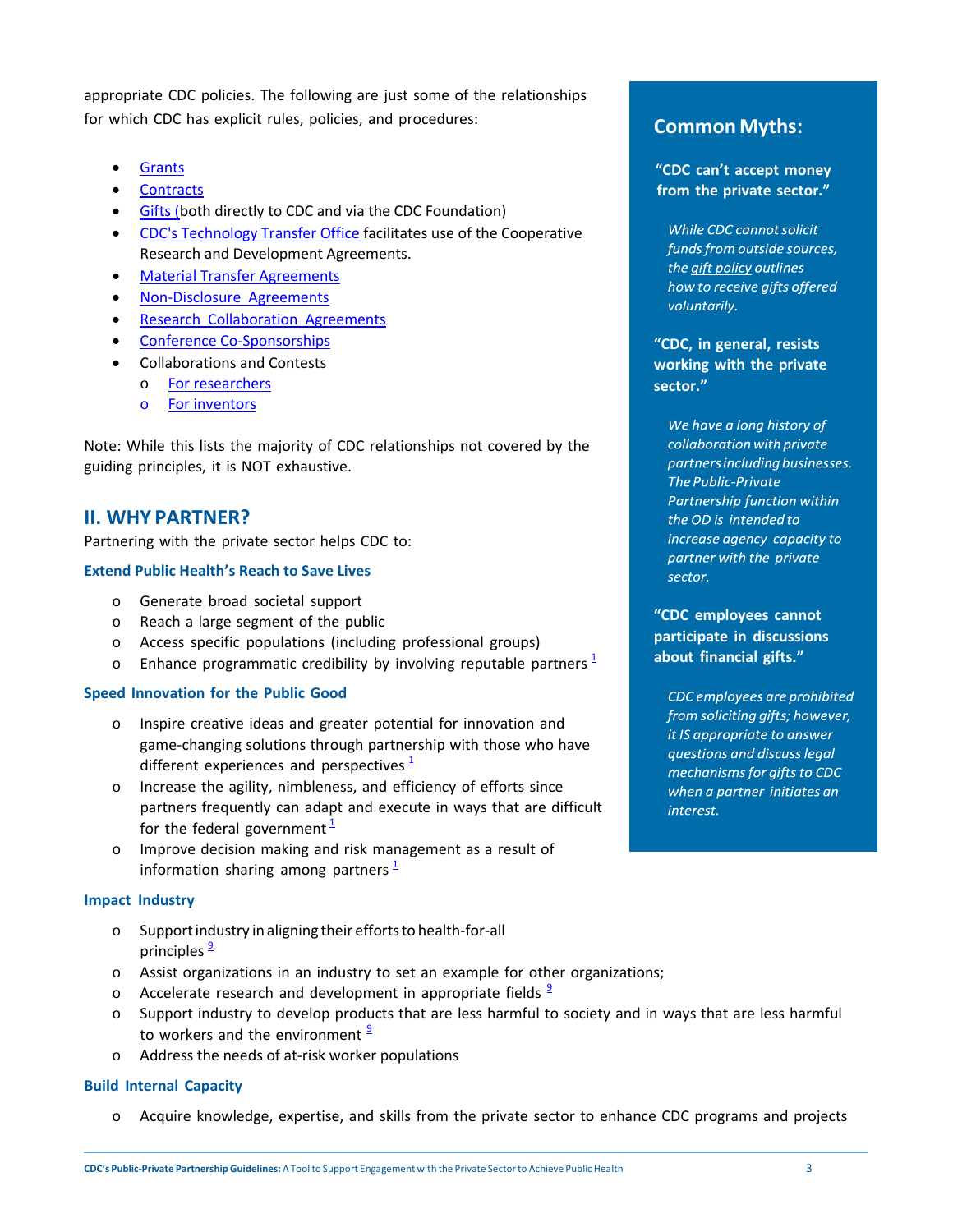# <span id="page-4-0"></span>**III. GUIDING PRINCIPLES FOR PARTNERSHIPS**

There are many things to consider when first approaching a partnership opportunity, and it can be a bit overwhelming to decide if, or when, to proceed. The first step is to conduct background research—consider the potential partner's areas of interest, image and motivation for partnering, track record for social and environmental responsibility, and financial soundness. Detailed questions to assist with this background research can be found in "Building [Partnerships: A Best](https://colorado.feb.gov/wp-content/uploads/2015/09/white_house_-_building_partnerships_best_practices.pdf) Practices Guide," published by the 2013 White House Community Partnerships Interagency Policy Committee.

#### <span id="page-4-1"></span>**Initial Assessment**

At the earliest stages, conducting an initial assessment will help determine potential viability of longer term discussions and negotiations. The following questions may be reviewed at the earliest stages before proceeding with detailed project discussions. They should also be revisited throughout the lifecycle of a partnership:

- Do mutual benefits exist for all potential partners? If so, they must be explicit and transparent.  $\frac{10}{2}$  $\frac{10}{2}$  $\frac{10}{2}$ 
	- o Would the benefit to society be greater than the benefit to either partner?
	- o Is there a well-defined and substantial public health benefit based on sound science and public good? $\frac{11}{2}$  $\frac{11}{2}$  $\frac{11}{2}$
- Is there mission alignment? Can shared objectives and/or mutual programmatic goals be established?  $\frac{1}{2}$  $\frac{1}{2}$  $\frac{1}{2}$
- Is there a clear, identifiable, substantial leadership role for CDC, and is there a designated lead and champion within the agency?  $\frac{11}{1}$  $\frac{11}{1}$  $\frac{11}{1}$
- Could partnering with the private entity present a conflict of interest (real or perceived)? (see [below](#page-4-3) for [further](#page-4-3) detail)
- Would the potential partner receive direct monetary benefit from the partnership? If so, consult the Office of the General Counsel.
- Do the potential benefits outweigh the risks associated with a partnership? (see Kraak's  $^{12}$  $^{12}$  $^{12}$  benefit-risk decision-making pathway for further assessment)

#### <span id="page-4-2"></span>**Additional Considerations**

If the initial informal assessment reveals this to be a viable opportunity with demonstrable value to the public's health, you are ready to more formally consider the following factors:

# *Impact/Value*

- The partnership should have a large impact relative to the resources required.
- There is opportunity for return on investment for public health, CDC, and its partners.  $\frac{11}{2}$  $\frac{11}{2}$  $\frac{11}{2}$
- Expected benefits are clearly defined and made explicit by all potential partners.  $\frac{11}{1}$  $\frac{11}{1}$  $\frac{11}{1}$

#### *Feasibility*

- CDC is able and willing to devote staff time and funding to support the partnership process.  $\frac{1}{2}$  $\frac{1}{2}$  $\frac{1}{2}$
- Activities have been outlined that have a manageable size and scope with specific timelines and milestones (CDC Foundation Guiding Principles for Partner [Collaboration\)](http://www.cdcfoundation.org/sites/default/files/upload/pdf/GuidingPrinciplesforCollaboration.pdf).

#### <span id="page-4-3"></span>*Conflicts of Interest*

• CDC's independence of scientific judgment, credibility, and reputation is retained. The potential donor has expressed no issues in deferring to CDC's final judgment on all matters of scientific findings, facts, or recommendations.  $\frac{11}{1}$  $\frac{11}{1}$  $\frac{11}{1}$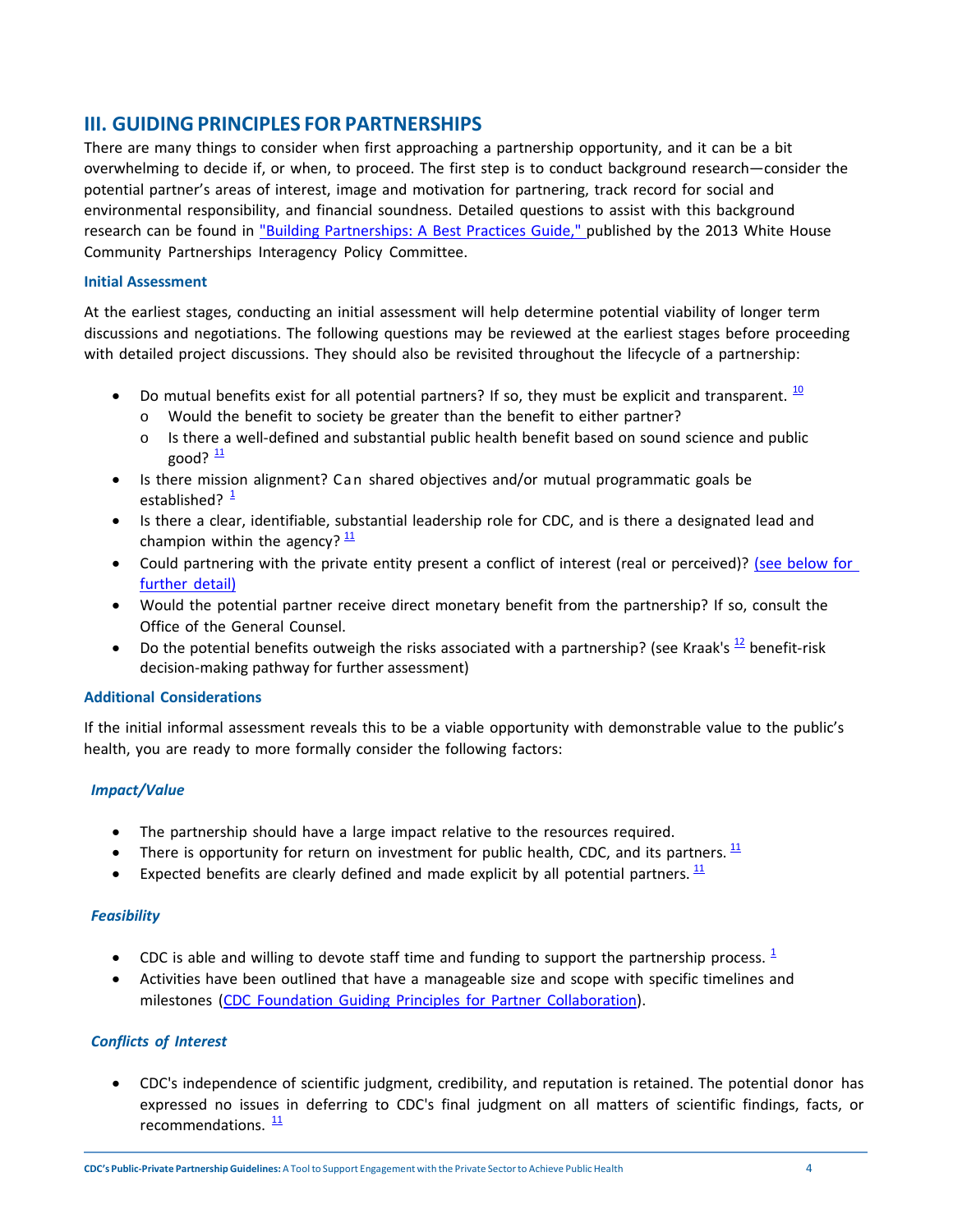- No conflict of interest or appearance of a conflict exists. Conflicts to be considered include:  $\frac{1}{2}$   $\frac{15}{2}$ 
	- o Whether a potential donor has pending business before any agency that would be involved in a partnership, including contracts or grants, the size, timing, or nature of which would give rise to an appearance that the potential partner is trying to influence the outcome of that government action;
	- $\circ$  Whether a potential donor is regulated by the agency that would be involved in the partnership;
	- o Whether a potential donor has recently met with an agency or has such meetings scheduled in the near future concerning other matters on which the potential partner is seeking favorable agency action such that the timing of a partnership arrangement would present the appearance of a conflict of interest;
	- o Whether such a partnership creates the appearance of favoritism, undermines CDC's integrity or any CDCdecision-makingprocess;
	- $\circ$  Whether a potential donor benefits from work performed by CDC, such that they can use it to promote their business;
	- $\circ$  Whether a potential donor has interests that may be substantially affected by performance or nonperformance of an employee's official duties;
	- o Whether a potential donor tenders a gift in order to secure an implied or direct endorsement;
	- o Whether a potential donor expresses, directly or indirectly, an expectation of receiving a future benefit, such as a contract award from CDC.

# <span id="page-5-0"></span>**IV. COMMUNICATING VALUE TO THE PRIVATE SECTOR**

Once you have determined that a partnership should be pursued, preparing effective communication strategies can ensure clarity of expectations and establish a foundation of trust and open dialogue. This is critical in establishing a platform for transparent communication going forward.

#### <span id="page-5-1"></span>**Understanding a Private Sector Audience**

In addition to researching individual private entities, it is important to demonstrate awareness of their culture, similar to when engaging with a new population. Awareness of the fundamental differences between the public and private sectors (Table 1) will create more effective interactions. Each partner brings its own unique culture, values, mode of operation, responsibilities, and constituents.<sup>[6](#page-7-5)</sup> Understanding, accepting, and clearly communicating core differences (as early as possible) can lead to more rewarding and effective partnerships through which all partners' needs are addressed. Transparent, deliberate communication is key and will help build trust in the long term.

|                                 | <b>Culture and Values of Private Entities and CDC</b>                                                               |                                                                                                                                                                                                             |                                                                                                                                                         |  |
|---------------------------------|---------------------------------------------------------------------------------------------------------------------|-------------------------------------------------------------------------------------------------------------------------------------------------------------------------------------------------------------|---------------------------------------------------------------------------------------------------------------------------------------------------------|--|
|                                 | <b>Accountability</b>                                                                                               | <b>Core Principles</b>                                                                                                                                                                                      | <b>Organizational Culture</b>                                                                                                                           |  |
| <b>Private</b><br><b>Sector</b> | • Answers to shareholders<br>for financial gains and<br>losses                                                      | • Activities should advance the<br>company's commercial<br>interests<br>• Corporate social responsibility<br>priorities usually align with<br>commercial interests                                          | • Innovation<br>• The expected timeline for<br>results may be shorter                                                                                   |  |
| <b>CDC</b>                      | • Answers to American<br>citizens, Congress, the<br>HHS Secretary, and the<br>President for public<br>health impact | • Activities should advance <i>public</i><br>health impact<br>• Maintains transparency of<br>work and processes<br>• Scientific and programmatic<br>decisions must remain<br>independent of any partnership | $\bullet$ Adheres to U.S.<br>government systems,<br>procedures, and<br>protocols, which may be<br>perceived as rigid and<br>cumbersome by<br>businesses |  |

*Table 1. Adapted from PEPFAR's Public Private Partnerships 101 presentation.* [13](#page-8-6)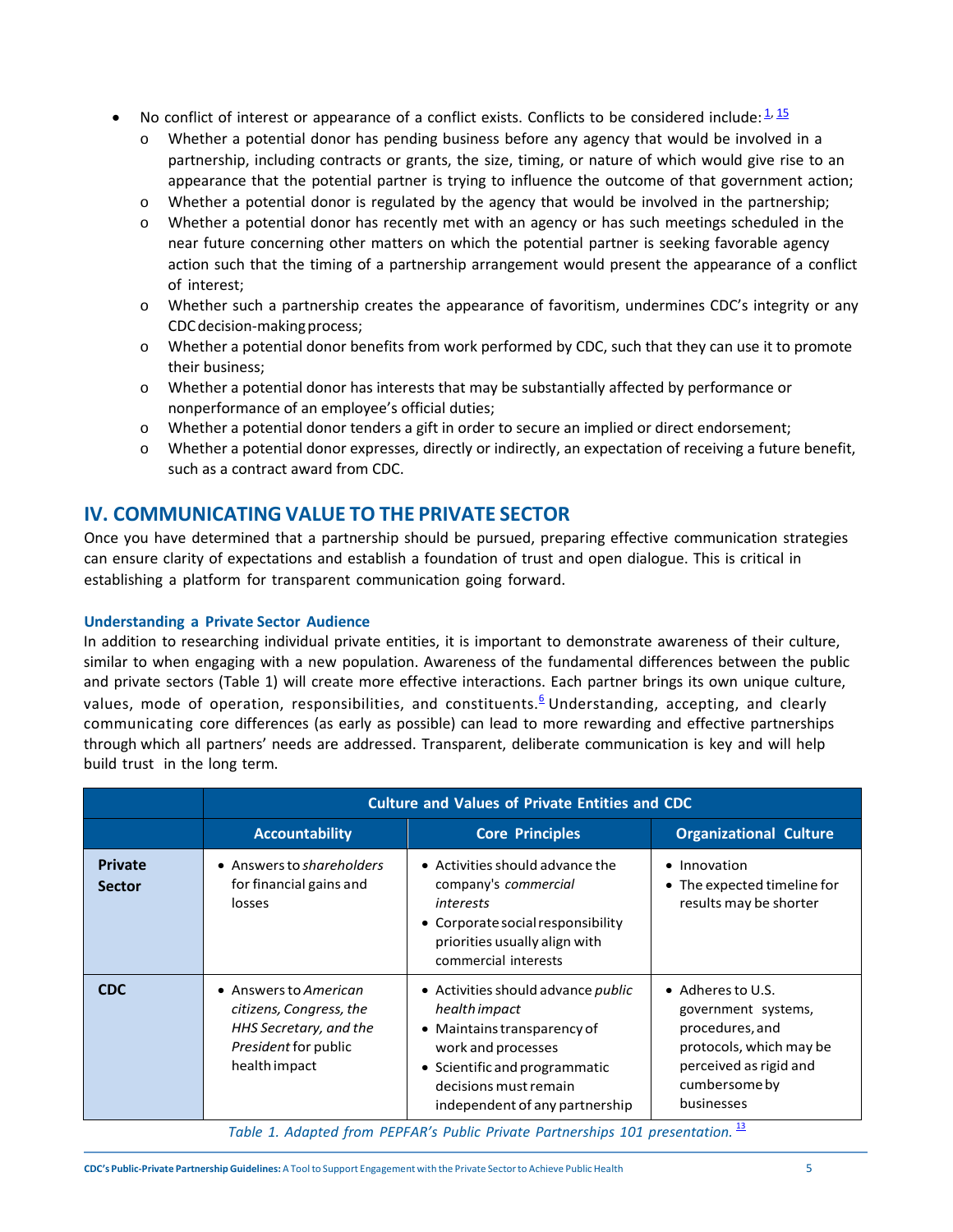#### <span id="page-6-0"></span>**Benefits to Partners**

The benefits of partnering with a federal agency may not always be obvious, and/or the prospect of dealing with a bureaucracy may be off-putting to the private sector. To assist in articulating the value of a partnership with CDC, consider highlighting some of the following benefits to the private sector.

CDC offers:

- An effective outlet for corporate social responsibility;  $\frac{1}{2}$ ,  $\frac{9}{2}$
- Increased ability to achieve greater outcomes;  $\frac{14}{1}$  $\frac{14}{1}$  $\frac{14}{1}$
- Exposure to new markets, market share, and ability to attract new investors:  $\frac{1}{2}$  $\frac{1}{2}$  $\frac{1}{2}$
- Access to specific populations or professional groups;
- Opportunities to create and test new products to meet unmet social or individual needs;  $\frac{1}{2}$  $\frac{1}{2}$  $\frac{1}{2}$
- Improved supply chains for products and services;  $\frac{1}{2}$  $\frac{1}{2}$  $\frac{1}{2}$
- Improved operational or workforce efficiencies;  $\frac{1}{2}$  $\frac{1}{2}$  $\frac{1}{2}$
- Reduced business risks;  $\frac{1}{2}$  $\frac{1}{2}$  $\frac{1}{2}$
- Enhanced reputation, brand loyalty, and goodwill  $\frac{1}{2}$

# **MOU/MOA:**

**A fiscallynon-obligating and legally non-bindingdocument.**

**Describes in very broad terms, the mutual understandings, concepts, goals, and plans shared by the parties.**

# <span id="page-6-1"></span>**V. HOW TO ENGAGE**

Think you are ready for initial discussions? Be sure to do the following before scheduling a meeting:

- 1. Consider how the contribution of a private partnership will advance CDC's public health mission;
- 2. Conduct initial background research about potential business incentives for partner(s);
- 3. Gain a sense of potential mutual benefits to discuss;
- 4. Review potential partners using Section III of this document, "Guiding Principles for [Partnerships."](#page-4-0)

#### <span id="page-6-2"></span>**Deciding to Continue**

Creating partnerships is a process—the first phase is exploratory, which entails having informal conversations with potential partners and compiling background information about them. This is followed by development, commitment, and then careful support and management of the partnership until its conclusion. After the exploratory phase, you may want to consider developing an MOU/MOA. Part of the value of these documents lies in the process of creating them with partners. At any time, if you are unsure if an MOU/MOA is required and/or the nature of your partnership begins to change, consult your Office of General Counsel designee.

#### <span id="page-6-3"></span>**Knowing When to Pull Back**

As you get to know each other, and discussions become more specific about a potential project or collaboration, you should continue to review the "Guiding Principles for [Partnerships"](#page-4-0) section of this document. Sometimes, new information can alter the viability of a partnership. This does not imply a mistake or that the potential partner intentionally misrepresented itself. It does, however, require federal employees to pause discussions and take steps to ensure the partnership is still worth pursuing. Leadership from Centers, Institutes, and Organizations (CIOs) should be informed throughout the process and, ultimately, will need to approve partnership agreements. You can also consult the Office of General Counsel along the way to help you consider the value and parameters of a partnership.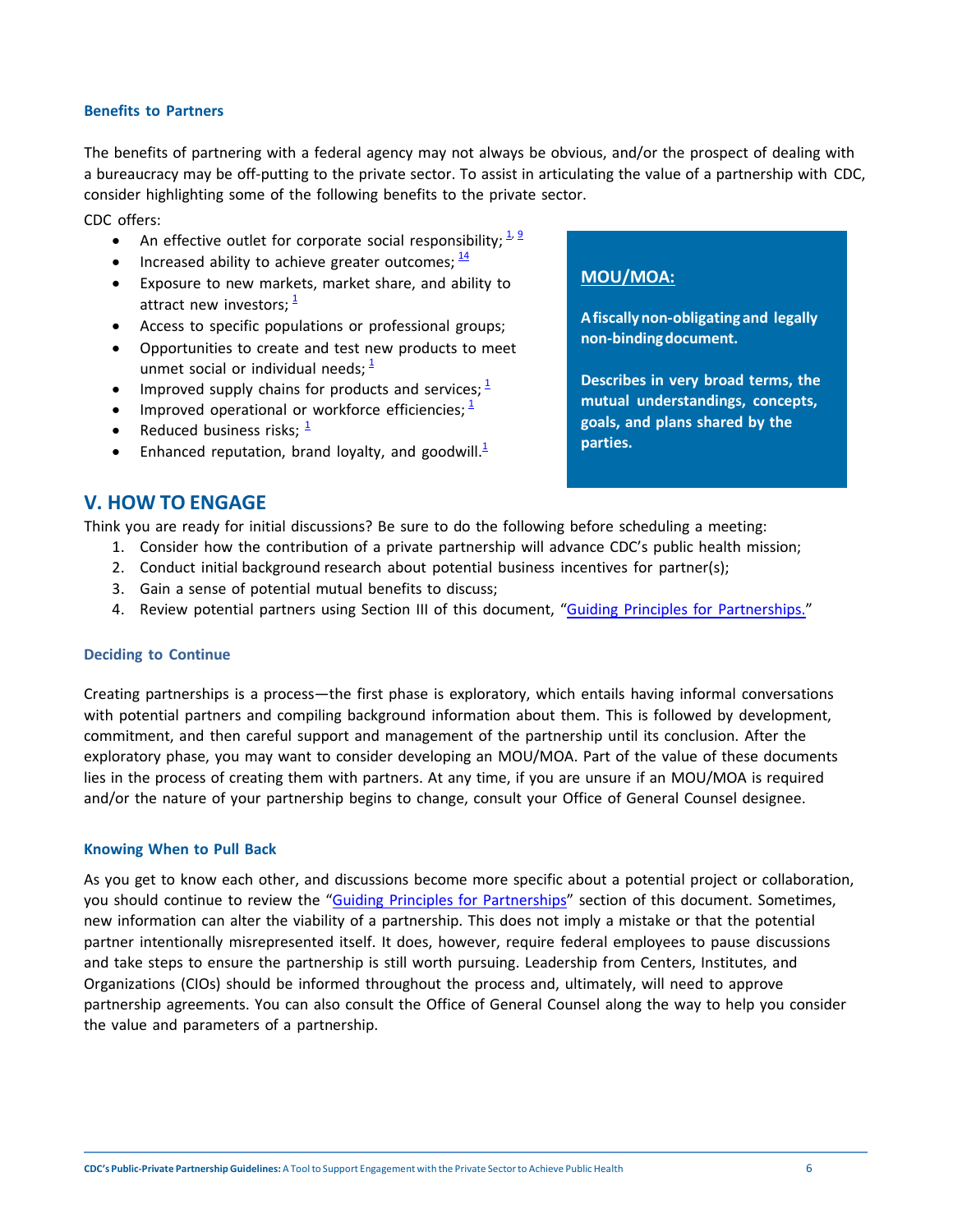## **Box 1. When Not to Engage**

- CDC has an oversight function that would be in conflict (or perceived conflict) with a partnership;  $\frac{1}{2}$  $\frac{1}{2}$  $\frac{1}{2}$
- Potential partner represents any product that exacerbates morbidity or mortality when used as directed:  $\frac{11}{1}$  $\frac{11}{1}$  $\frac{11}{1}$
- Potential partner's goal is product endorsement or the appearance of product endorsement (CDC cobranding only with the approval of CDC review committee for this purpose);  $\frac{11}{1}$  $\frac{11}{1}$  $\frac{11}{1}$
- Potential partner's main focus is donor recognition.  $\frac{11}{1}$  $\frac{11}{1}$  $\frac{11}{1}$

Multiple tools are available to help guide you through the partnership lifecycle. A full tutorial on how to navigate the partnership process is beyond the scope of this document; however, at a minimum, review and ensure that you are following applicable CDC policies listed in [Section I.](#page-2-1) In addition, the following resources provide useful information to help you carry out your partnership work.

# **Box 2. Helpful Partnership Guidance**

#### **CDC:**

- Office of Public Health Preparedness and Response, Office of Policy, Planning, and Evaluation*. [A](https://web.archive.org/web/20170301161643/https:/www.cdc.gov/phpr/partnerships/documents/a_structured_approach_to_effective_partnering.pdf) Structured Approach to Effective Partnering: Lessons Learned from Public and Private [Sector Leaders.](https://web.archive.org/web/20170301161643/https:/www.cdc.gov/phpr/partnerships/documents/a_structured_approach_to_effective_partnering.pdf)*
- Centers for Disease Control and Prevention Advisory Committee to the Director (ACD). [Ethical](https://www.cdc.gov/about/pdf/advisory/ethicalconsiderationsppprecommendationsacd.pdf)  [Considerations for Public Private Partnerships Workgroup Summary Report.](https://www.cdc.gov/about/pdf/advisory/ethicalconsiderationsppprecommendationsacd.pdf)

#### **External:**

- The White House, Community Partnerships Interagency Policy Committee*. Building [Partnerships: A](https://colorado.feb.gov/wp-content/uploads/2015/09/white_house_-_building_partnerships_best_practices.pdf) Best [Practices](https://www.colorado.feb.gov/useruploads/files/white_house_-_building_partnerships_best_practices.pdf) Guide.*
- CDC Foundation. *Guiding Principles for Partner [Collaboration.](http://www.cdcfoundation.org/sites/default/files/upload/pdf/GuidingPrinciplesforCollaboration.pdf)*
- <span id="page-7-1"></span>CDC Foundation. *[Public‐Private](http://www.cdcfoundation.org/sites/default/files/upload/pdf/Partnerships_FAQ.pdf) Partnerships and Conflict of Interest Guidelines.*

<span id="page-7-0"></span><sup>1</sup> The White House, Community Partnerships Interagency Policy Committee. (2013). *Building Partnerships: A Best Practices Guide.* Retrieved October, 27, 2016 fro[m https://colorado.feb.gov/wp-](https://colorado.feb.gov/wp-content/uploads/2015/09/white_house_-_building_partnerships_best_practices.pdf)

content/uploads/2015/09/white\_house\_-\_building\_partnerships\_best\_practices.pdf

 $T$ The National Council for Public-Private Partnerships. Retrieved October 27, 2016 from <http://www.ncppp.org/ppp-basics/top-ten-facts-about-ppps/>

<span id="page-7-2"></span><sup>&</sup>lt;sup>3</sup>The National Council for Public-Private Partnerships. (2012). Testing Tradition: Assessing the Added Value of Public-Private Partnerships. Retrieved October 27, 2016 from [http://www.ncppp.org/wp](http://www.ncppp.org/wp-content/uploads/2013/03/WhitePaper2012-FinalWeb.pdf)[content/uploads/2013/03/WhitePaper2012-FinalWeb.pdf](http://www.ncppp.org/wp-content/uploads/2013/03/WhitePaper2012-FinalWeb.pdf)

<span id="page-7-3"></span><sup>&</sup>lt;sup>4</sup> Majestic, E. (2009). Public Health's Inconvenient Truth: The Need to Create Partnerships with the Business Sector. *Preventing Chronic Disease: Public Health Research, Practice, and Policy*, *6(2),* 1-8. Retrieved October 27, 2016 from [http://www.cdc.gov/pcd/issues/2009/apr/08\\_0236.htm](http://www.cdc.gov/pcd/issues/2009/apr/08_0236.htm)

<span id="page-7-4"></span><sup>&</sup>lt;sup>5</sup> National Health Council Board of Directors (1999). Partnership for Prevention: Guiding Principles for Corporate Relationships.

<span id="page-7-5"></span><sup>&</sup>lt;sup>6</sup>McDonnell, S., Bryant, C., Harris, J., Campbell, M.K., Lobb, A., Hannon, P.A., Corss, J.L., Gray, B. (2009). The